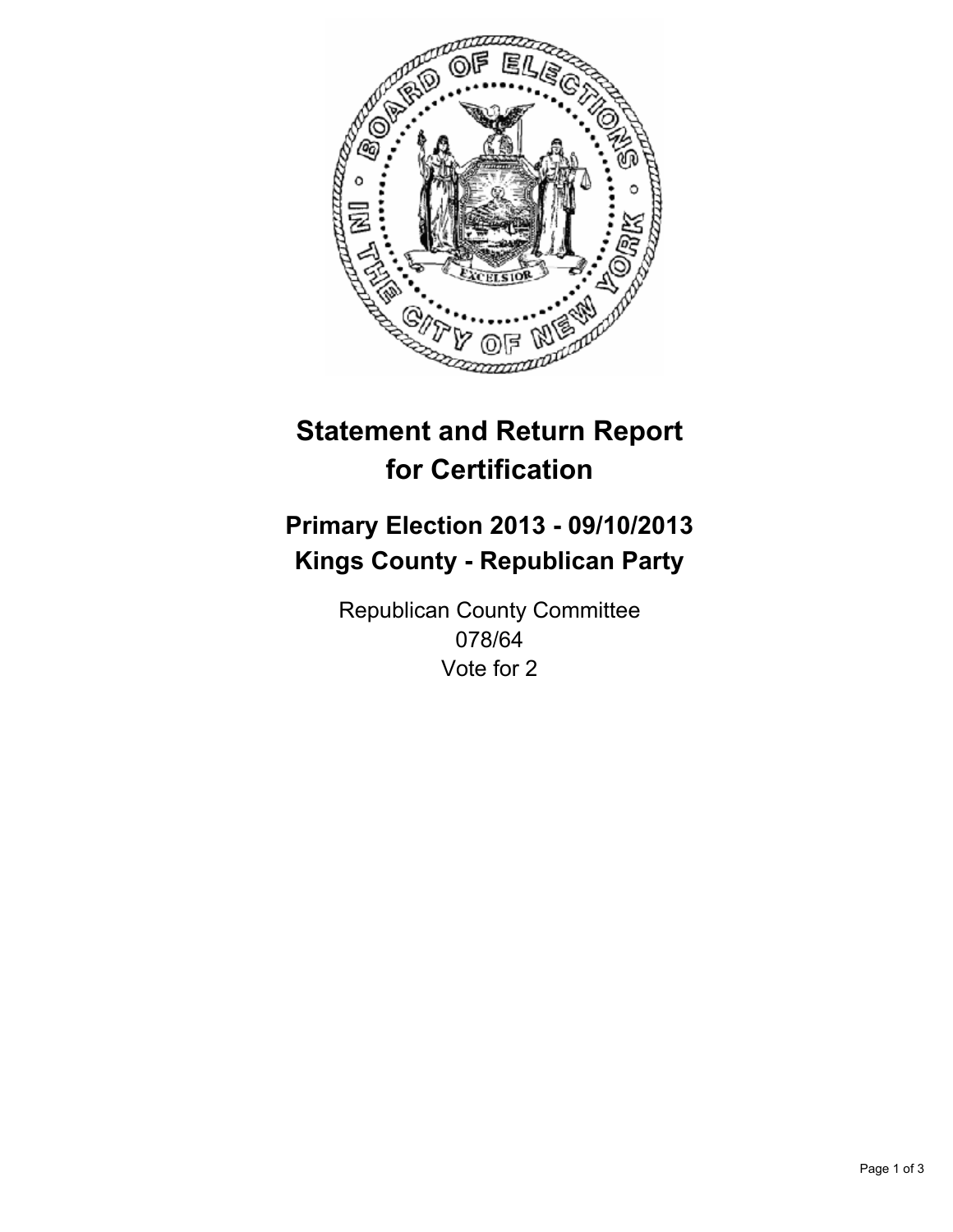

## **Assembly District 64**

| <b>EMERGENCY</b>       | 2  |
|------------------------|----|
| ABSENTEE/MILITARY      | 3  |
| <b>FEDERAL</b>         | 0  |
| SPECIAL PRESIDENTIAL   | 0  |
| AFFIDAVIT              | 0  |
| CHRISTOPHER P. RAMIREZ | 15 |
| <b>ANTHONY RAMIREZ</b> | 18 |
| ROSEANN NASTRO         | 12 |
| VICTOR J. BOOLBOL      | 10 |
| <b>Total Votes</b>     | 55 |
|                        |    |